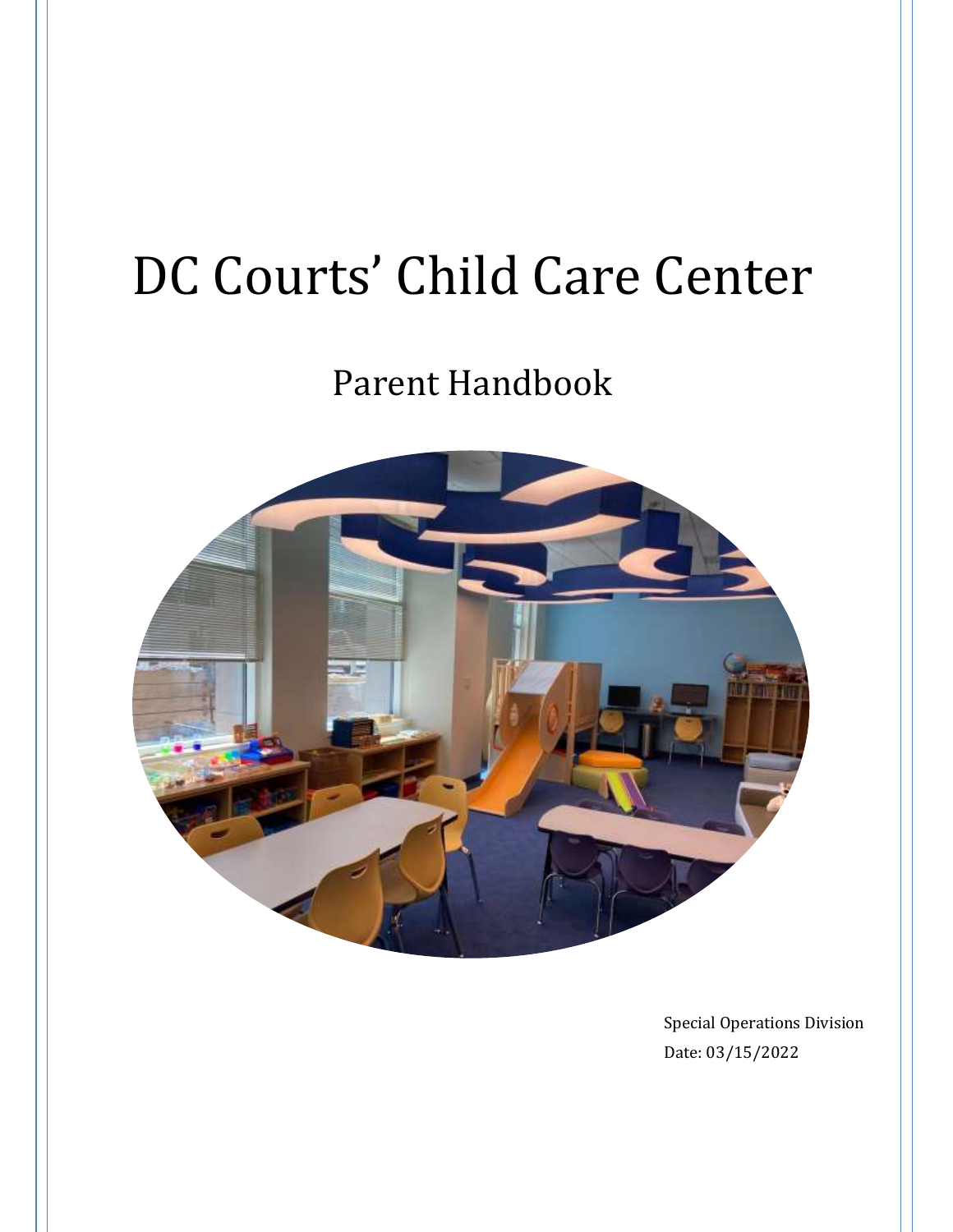# **Table of Contents**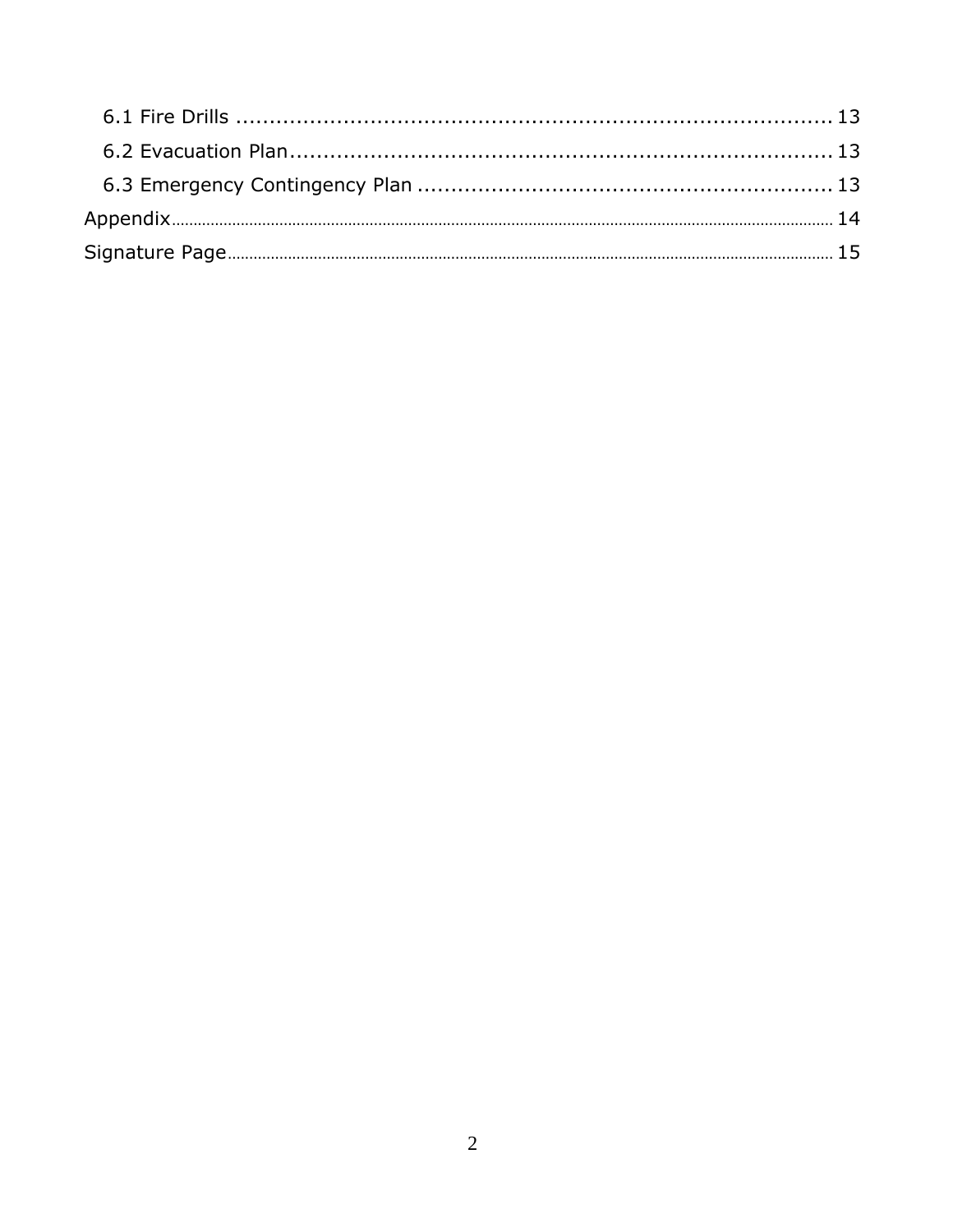# <span id="page-3-0"></span>**SECTION 1 – MISSION AND HISTORY**

#### <span id="page-3-1"></span>**1.1 Mission**

The District of Columbia Courts' Child Care Center ("The Center") strives to provide outstanding childcare through the use of Developmentally Appropriate Practices (DAP) combined with other best practices. The Center supports and encourages children to learn through play. The Center is a safe, clean, and healthy environment that welcomes children who come to court with their parent or guardian.

The Center provides services without regard to race, color, national origin, age, religion, sex, physical handicap, marital status, personal appearance, sexual orientation, family responsibilities, matriculation, political affiliation, source of income, and place of residence or business.

The Center prides itself on its inclusivity. Staff work closely with parents to ensure that children of all ability levels can fully participate in program activities. All staff are trained yearly in a variety of Special Education and Accommodation courses specifically for this purpose. If your child has a disability or developmental delay, please let us know how we can best accommodate the needs of your child.



#### <span id="page-3-2"></span>**1.2 History**

The Center was founded by the Friends of Superior Court in 1974. The Friends of Superior Court was a voluntary group of individuals who were concerned about assisting children who encounter the court system. The Friends of Superior Court operated the Center until the mid-1980s when the Superior Court assumed responsibility for the Center's operation. We are among the few courts in the country that offer free, licensed, and highly structured childcare services to children of parents and guardians who have business in the courts.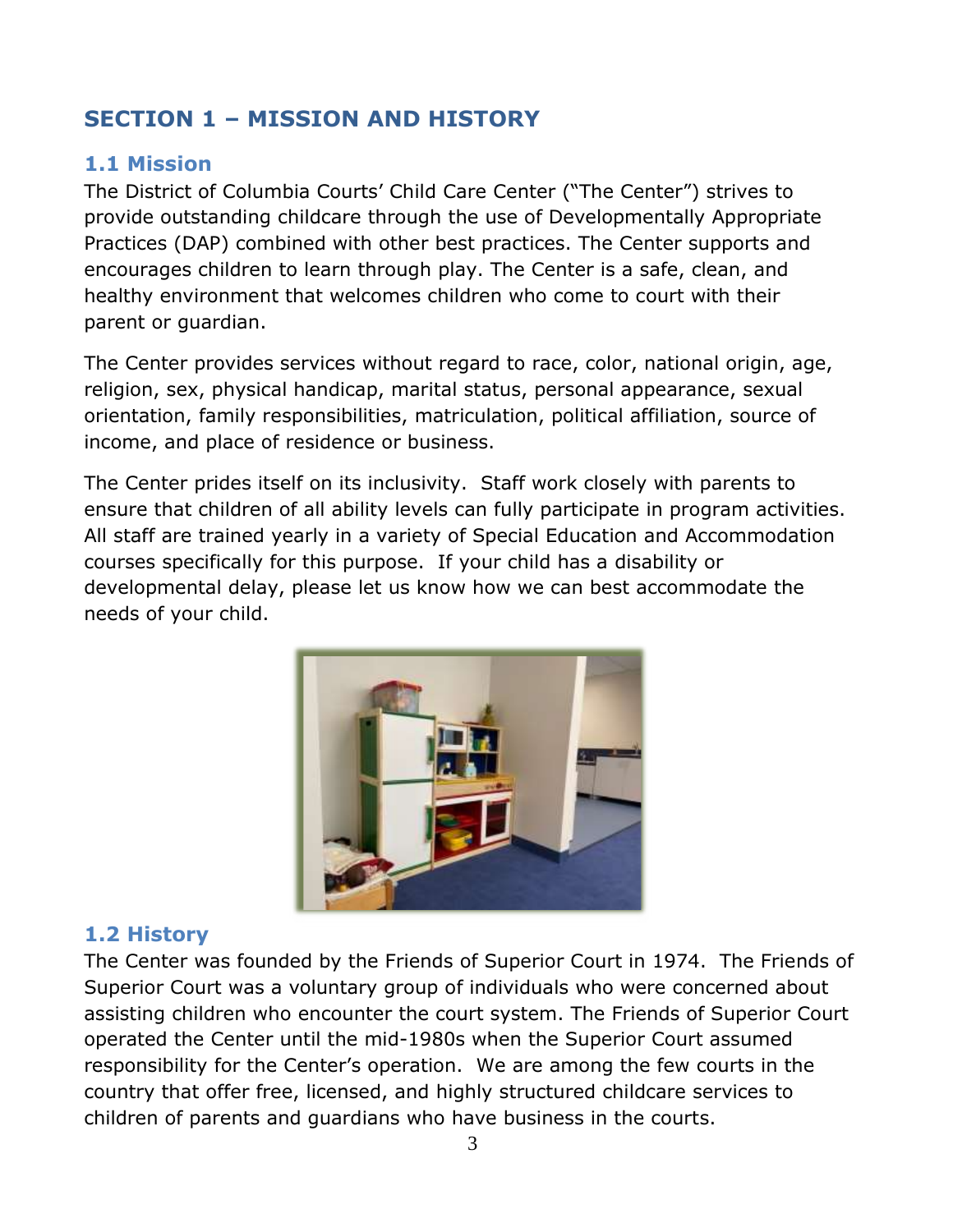# <span id="page-4-0"></span>**SECTION 2 – CUSTOMER SERVICE**

#### <span id="page-4-1"></span>**2.1 Service Hours and Location**

The Center is open Monday through Friday from 8:30 a.m. until 5:00 p.m., except holidays. The Center is closed from 1:00-2:00 p.m. for the lunch hour. Parents or guardians must pick up their children and take them to lunch during the lunch hour. Children must be picked up at the end of the day by 4:45 p.m.

The Center is housed in the Moultrie Courthouse located at 500 Indiana Avenue, NW, Room C-100, on the C-Level.

The Center has calming colored walls, age appropriate furniture, computers, games, books, and developmentally appropriate toys.

#### <span id="page-4-2"></span>**2.2 Eligibility**

Children between 2.5 and 12 years of age are eligible to attend, but children must be toilet trained. Toilet trained is defined as wearing underwear and having the ability to attend to personal hygiene needs independently after using the toilet.

Children wearing diapers or pull-ups do not meet eligibility requirements. These guidelines are posted and available for review in the Center. These guidelines are also posted on the Courts' website and intranet.

The Center does not exclude children who have special needs or disabilities from participation in the program unless their presence would pose a direct threat to the health or safety of her/himself or others or require a fundamental alteration of the program. If a child has an Individualized Education Program, a copy should be provided prior to or at the time of enrollment.

#### <span id="page-4-3"></span>**2.3 Public Customers**

Children may use the Center while their parent or guardian attends to court business. This enables jurors, witnesses, litigants, and other court users to participate in court proceedings and conduct business with the court without the challenge of having to find alternate care for their children.

If an adult accompanying a child does not speak English, the Center will contact the Office of Court Interpreting Services to provide an interpreter to assist that parent or guardian with the registration process and other needs. A brochure with additional information is available.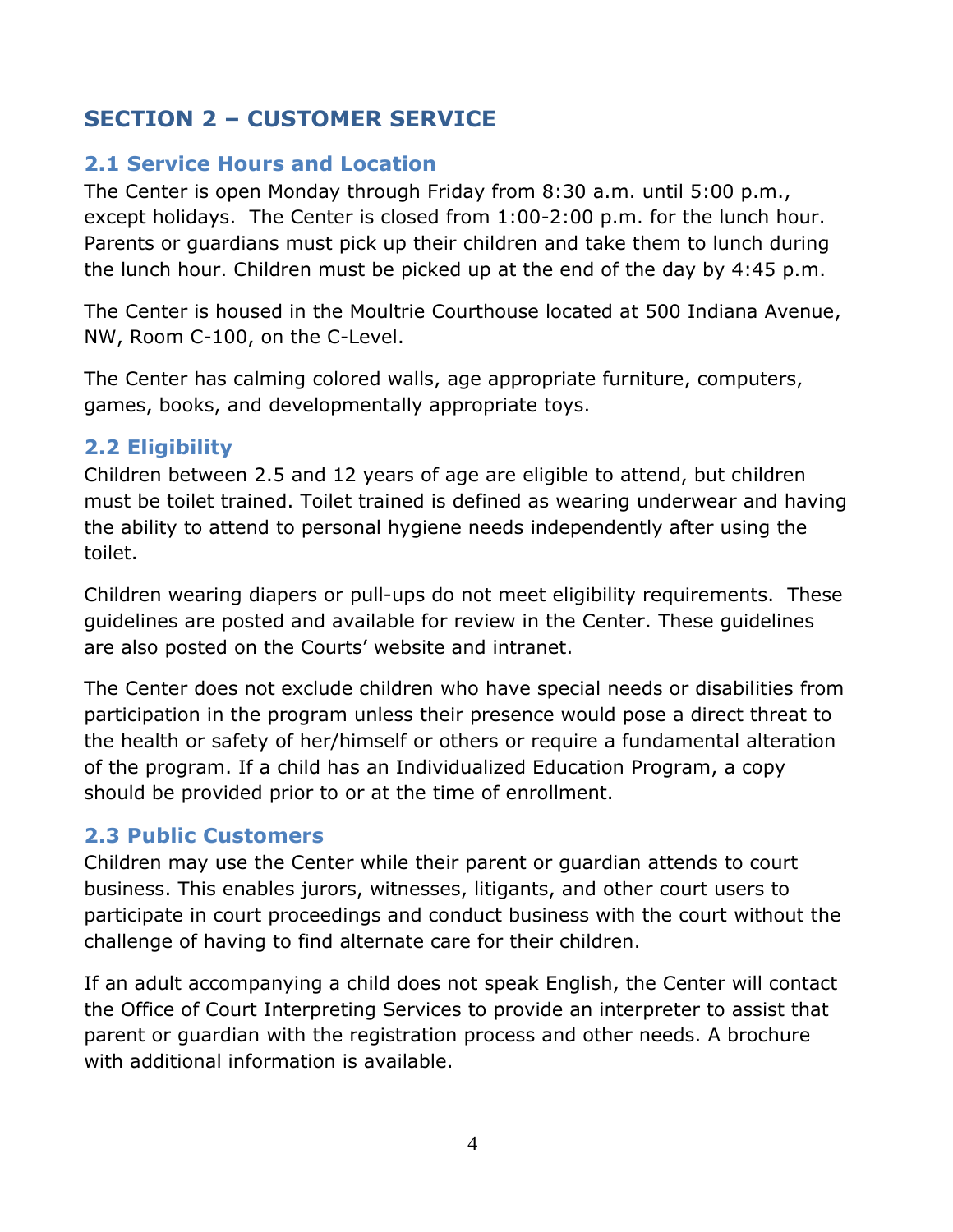#### <span id="page-5-0"></span>**2.4 Court Employees**

Children of court employees may use the Center on an emergency basis 25 times per fiscal year. Any additional days beyond the 25 must be requested in writing and are subject to approval by the Director of the Special Operations Division. Each employee is given a receipt to help track utilization during the fiscal year.

Court employees pay a fee for the service. The fee for the first child is \$20. For each additional child, the fee is \$10 per child. Payments may be made in cash or by credit/debit card. Checks are not accepted.

#### <span id="page-5-1"></span>**2.5 Denial of Service**

Service may be denied if a public customer does not submit required health documents after their first visit or an employee does not provide a current certificate after notification of a lapsed certificate. Service may also be denied if a child is too young, not toilet trained, ill, or demonstrating behavior problems.

#### <span id="page-5-2"></span>**2.6 Staffing**

Staffing includes a director, an assistant director, or a substitute, contractor, or volunteer. The Center is licensed by the Office of the State Superintendent of Education (OSSE). This license allows up to 16 children between the ages of 2.5 and 12 years old to utilize the Center.

#### <span id="page-5-3"></span>**2.7 2022 Holidays**

Review the [Visit](https://www.dccourts.gov/contact-us) Us (see Courts Holiday Schedule tab) for the most recent holiday schedule.

<span id="page-5-4"></span>

| January 1     | New Year's Day                   |
|---------------|----------------------------------|
| January 17    | Martin Luther King Jr's Birthday |
| January 20    | Inauguration Day                 |
| February 21   | President's Day                  |
| April 16      | D.C. Emancipation Day            |
| <b>May 30</b> | <b>Memorial Day</b>              |
| June 19       | Juneteenth                       |
| July 4        | 4 <sup>th</sup> of July          |
| September 5   | Labor Day                        |
| October 10    | Columbus Day                     |
| November 11   | <b>Veterans Day</b>              |
| November 24   | Thanksgiving                     |
| December 25   | Christmas Day                    |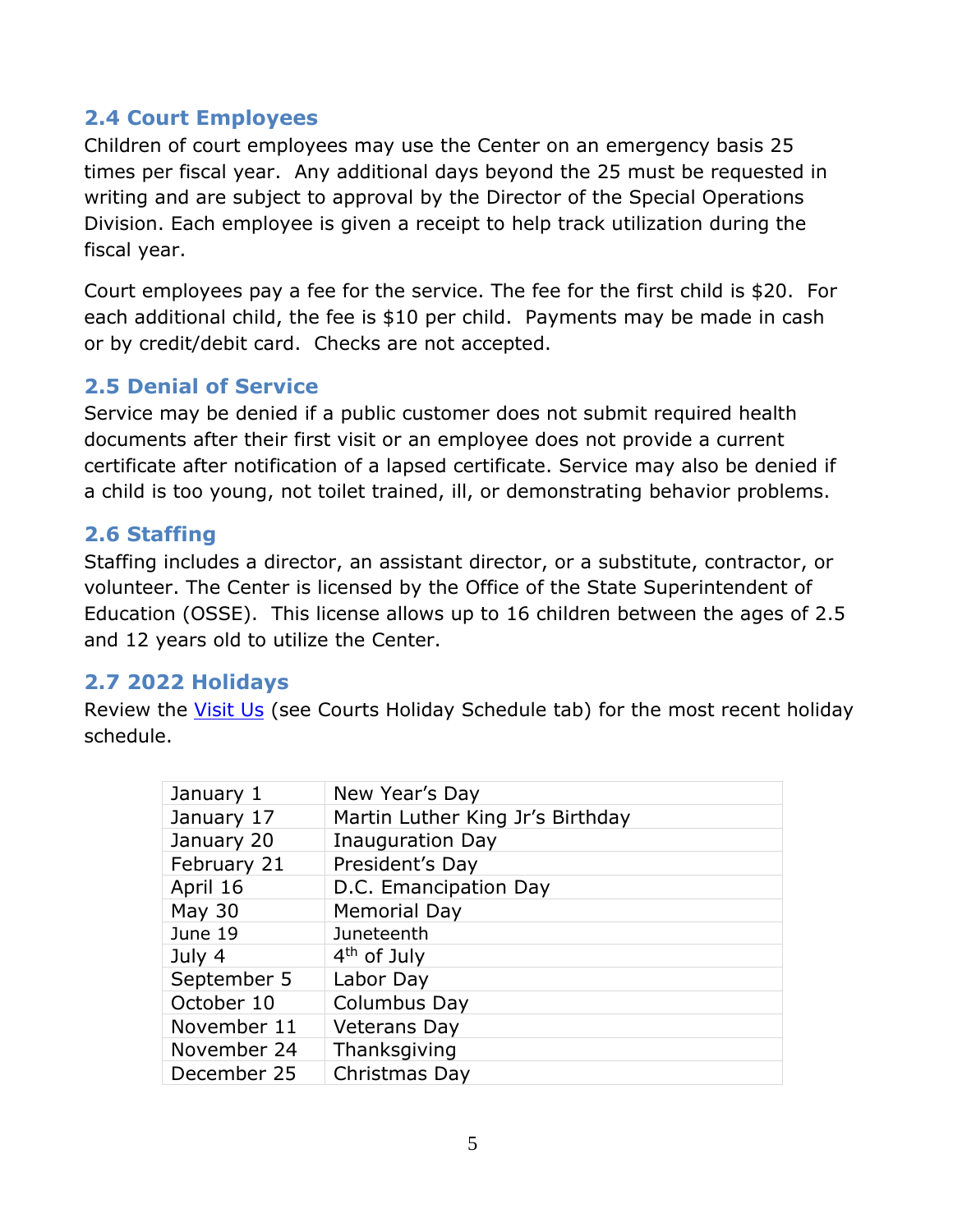#### **2.8 Daily Schedule**

| 8:30am             | Center opens-staff greetings and hand washing                                              |
|--------------------|--------------------------------------------------------------------------------------------|
| 8:30-9:30am        | Free play                                                                                  |
| $9:30 - 10:30$ am  | Group activities                                                                           |
| 10:30-10:45am      | Morning snack (parent provided)                                                            |
| 10:45-12:30pm      | Activity Centers (art, gross/fine motor, books, computer,<br>dramatic play, math, science) |
| $12:30-1pm$        | Clean up                                                                                   |
| $1-2pm$            | Lunch break (on your own*)                                                                 |
| $2 - 2:30pm$       | Activities/rest preparation                                                                |
| $2:30 - 4pm$       | <b>Rest Period</b>                                                                         |
| 4-4:45pm           | Self-directed activities                                                                   |
| 4:45 <sub>pm</sub> | Children are picked up                                                                     |
| $4:45-5$ pm        | Preparation for next day                                                                   |

\*Children eat their lunch away from the Center. The Center is closed for one hour. The Center does not provide meals.

This schedule is subject to change based on the daily needs of children in the Center.

#### <span id="page-6-0"></span>**2.9 Registration Process**

The Center has a computerized registration process. Each child must be registered to participate in the program. Registration documents must be completed by public customers during their first visit. These forms are required by OSSE.

Contact information is gathered for parents or guardians who bring children to the Center. First time visitors must complete the *Authorization for Emergency Treatment* form and the *Registration Record for Child Receiving Care Away from Home* form. In addition, they must provide information for the computerized registration forms. Members of the public must submit completed health certificates and dental screening forms at the time of their first visit. Forms are available on the Court's webpage and in person at the Center.

Parents and guardians are required to give the name and number of an emergency contact other than themselves.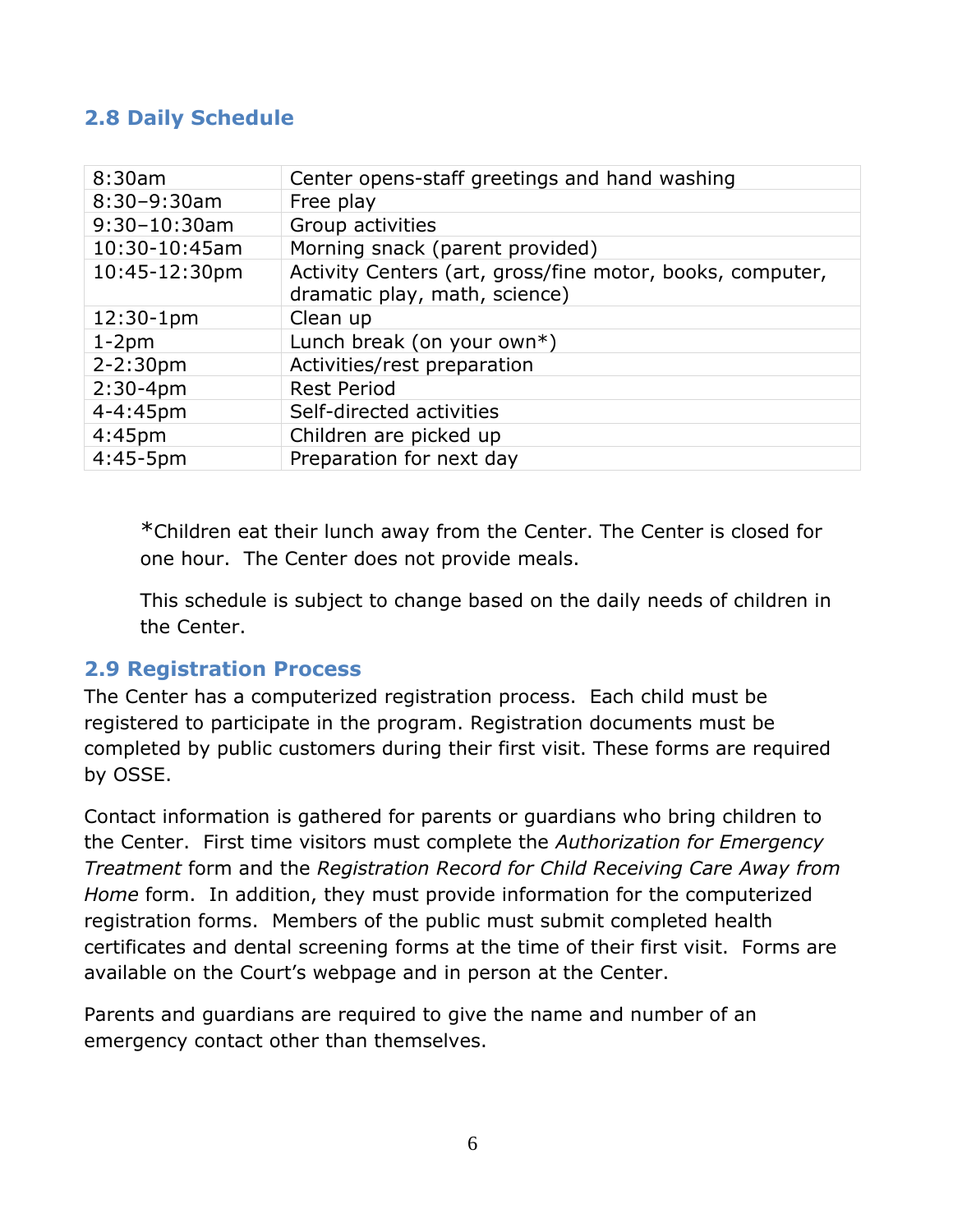Each person enrolling a child must sign a *Registration* and an *Admission* form prior to leaving the child in the Center.

A court employee must pre-register his or her child and provide all required documentation including a health certificate and dental screening form prior to the child's first visit to the Center.

#### <span id="page-7-0"></span>**2.10 Parent or Guardian's Rights**

A parent or guardian may withdraw their child at any time during the day. Due to COVID-19 parents and guardians will not be permitted in the Center. Children may not be picked up by anyone other than the persons listed on the intake documents keeping in accordance with all custody and visitation documents as issued by the courts.

If a parent has a concern or grievance, it should be brought to the attention of the Center Director or Assistant Director. A phone meeting will be set up to address the concern. After meeting with Center staff, the parent may contact the Director in the Special Operations Division if they feel further intervention is needed.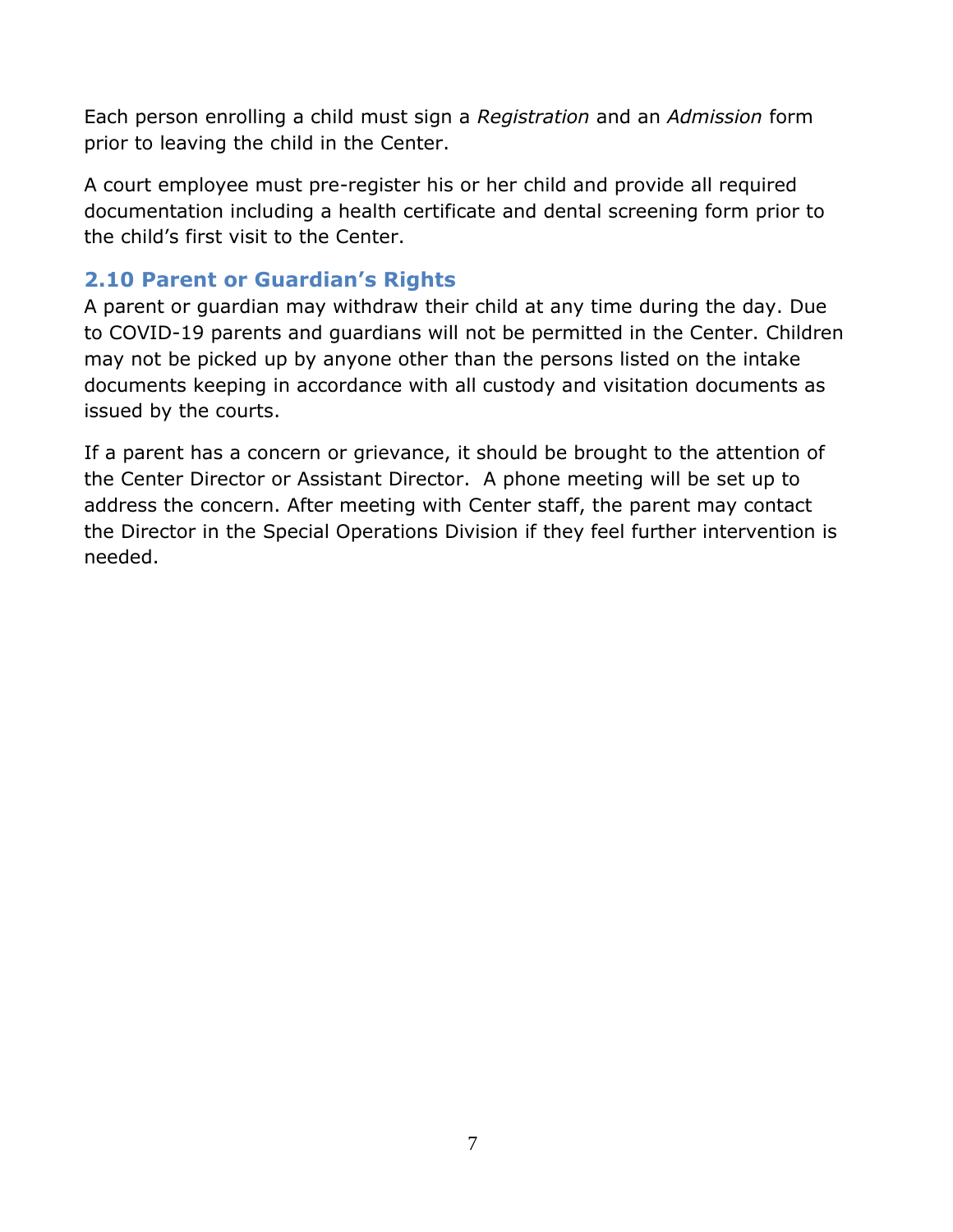# <span id="page-8-0"></span>**SECTION 3 – DAILY OPERATING PROCEDURES**

#### <span id="page-8-1"></span>**3.1 Opening Process**

Families and their children are admitted when two or more staff members are present. All sign-in procedures occur in the Reception Area of the Center, one family at a time due to COVID-19 restrictions. After signing the registration documents, the child may enter the classroom. Once in the Center, the child is asked to store belongings in one of the cubbies and then wash his/her hands. Children who are new to the Center are encouraged to explore the surroundings. This gives staff an opportunity to develop a sense of the child's interests and social-interaction comfort level. COVID-19 safety regulations are in place for social distancing between the children admitted in the Center, but an open and welcoming environment will be provided at all times. (Note: masks are required to be worn in the Center by the children and staff. Masks, however, may be removed at rest time and snack time.)

#### <span id="page-8-2"></span>**3.2 Electronics**

Parents are advised that children are responsible for any electronics brought to the Center. If an electronic device requires charging during the child's time in the Center, the device must be given to the Center staff. Children may not insert charging cords into outlets or use a device while it is charging.

#### <span id="page-8-3"></span>**3.3 Lunch**

The Center does not provide meals. The Center closes for lunch from 1:00 to 2:00 pm daily. Children may return to the Center at 2:00 pm or thereafter.

If a child is not picked up by 1:00 p.m., staff will contact the Court location provided on the registration form. If this is unsuccessful, staff will page the parent or guardian. If the page is unsuccessful, staff will contact the emergency contact person.

#### <span id="page-8-4"></span>**3.4 Rest Period**

Children have a 1½ hour rest period from 2:30 p.m. to 4:00 p.m. Children are not required to nap. However, they are expected to rest. Children are provided a cot with a clean sheet, pillow, and blanket to use during this time. After rest period, bed linen is bagged daily for laundering. A parent or guardian may provide bedding if they wish.

#### <span id="page-8-5"></span>**3.5 Transportation and Outings**

The Center does not provide transportation or take children on outings.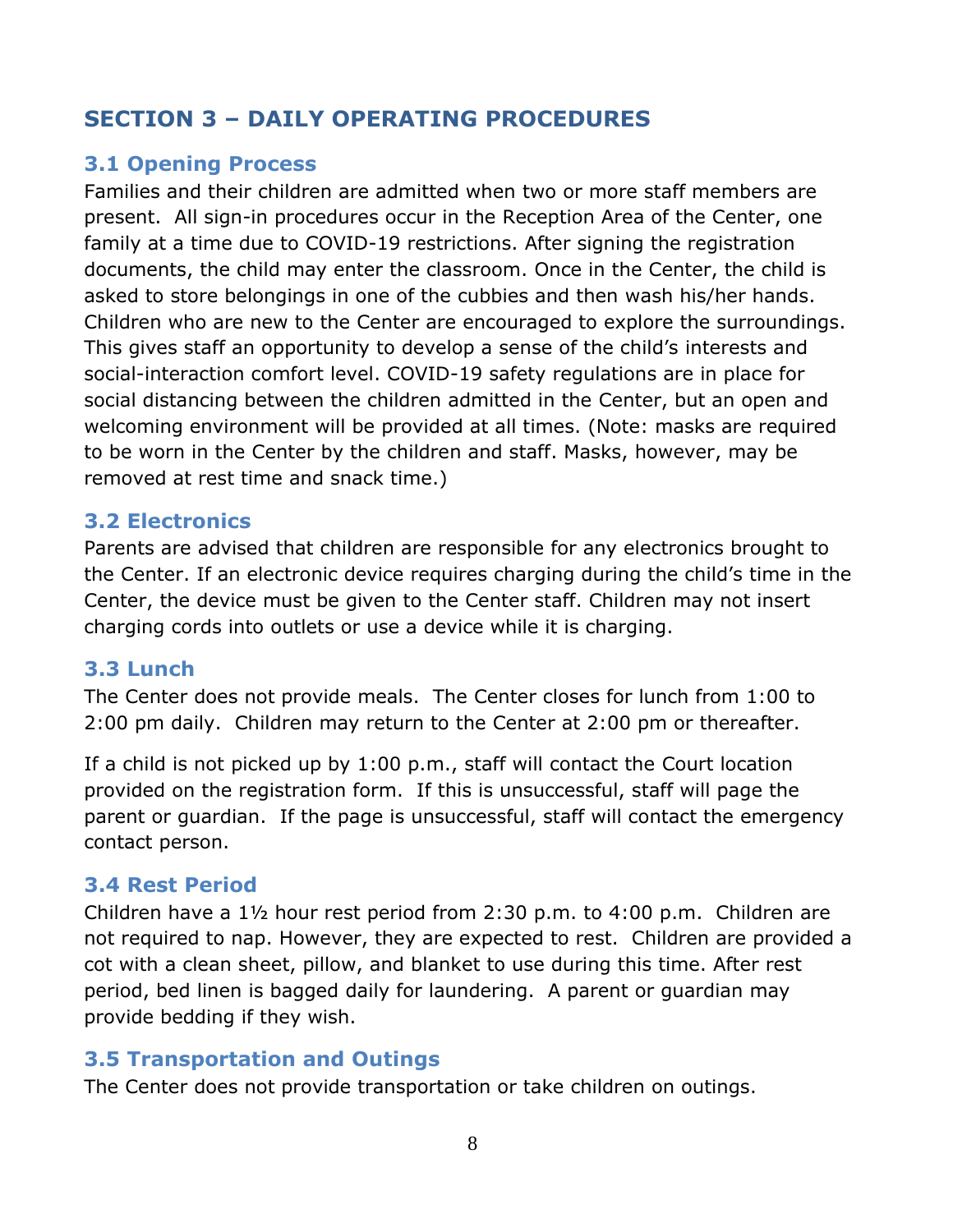#### <span id="page-9-0"></span>**3.6 Closing Procedures**

If a parent or guardian fails to pick up a child by 4:45 p.m., staff will contact the location listed on the registration form. If unsuccessful, staff will then page the person. If unsuccessful, staff will then contact the emergency contact person.

If staff has not been notified of a delayed pickup and they are unable to reach the emergency contact, staff will contact the Child and Family Services Agency at 202-671-7233 as explained to the parent or guardian at registration.

After all children have left the Center, chairs are stacked, computers are turned off, and equipment and toys are disinfected.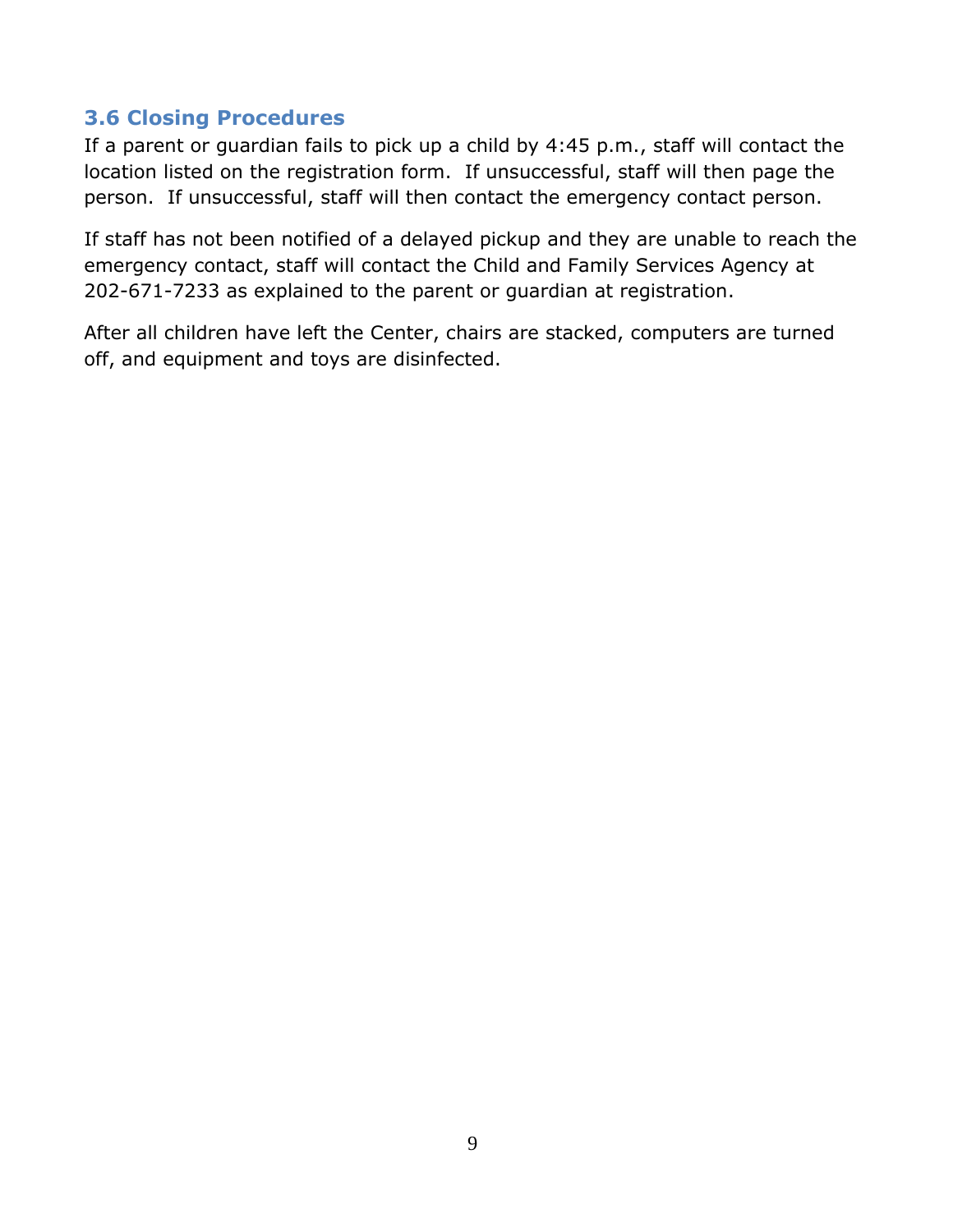# <span id="page-10-0"></span>**SECTION 4 – HEALTH AND SAFETY**

### <span id="page-10-1"></span>**4.1 Medical Policies**

- a. Parents must answer the COVID-19 contact questions from a staff member, indicating if their child has been in close contact with someone that has a confirmed case of COVID-19.
- b. Temperatures will be taken on entrance into the Court building. Staff will take a child's temperature if child develops symptoms of a fever. Children who have had a fever within 24 hours will not be admitted.
- c. Parents must provide a current health certificate and dental screening form. Children under 3 years of age are not required to have dental screening forms. Forms must clearly indicate whether the child has any known allergies or physical conditions of which staff needs to be aware.
- d. Children should only be brought to the Center when they are well. A child who has recovered from illness must be free of fever and contagious symptoms for 24 hours before attending the Center.
- e. Staff will not administer medication. Administration of medication is the responsibility of the parent or guardian.
- f. In the event of a medical emergency, staff will assess the situation and contact the health professional and parent or guardian. For treatable injuries, staff will address the injury and notify the parent or guardian.
- g. If a child becomes ill, the child will be placed on a cot in a quiet area until the parent or guardian is notified and the child is picked up.
- h. A parent or guardian must notify the Center if a child has been diagnosed with a communicable disease and the child was at the Center during the time that he or she was contagious. This will allow the Center to promptly notify other parents and guardians of any reports.

#### <span id="page-10-2"></span>**4.2 Sanitation and Disinfection**

- a. Toys and equipment are sanitized daily using a bacterial disinfectant solution and air dried in accordance with OSSE guidelines. (The sanitizing solution consists of 1 TBSP bleach per quart of water. Items are soaked for 5 minutes, rinsed, and air dried.)
- b.Cots are sanitized after each use with disinfectant spray and left to air dry.
- c. Classroom equipment, including tables and chairs, are wiped down and disinfected daily.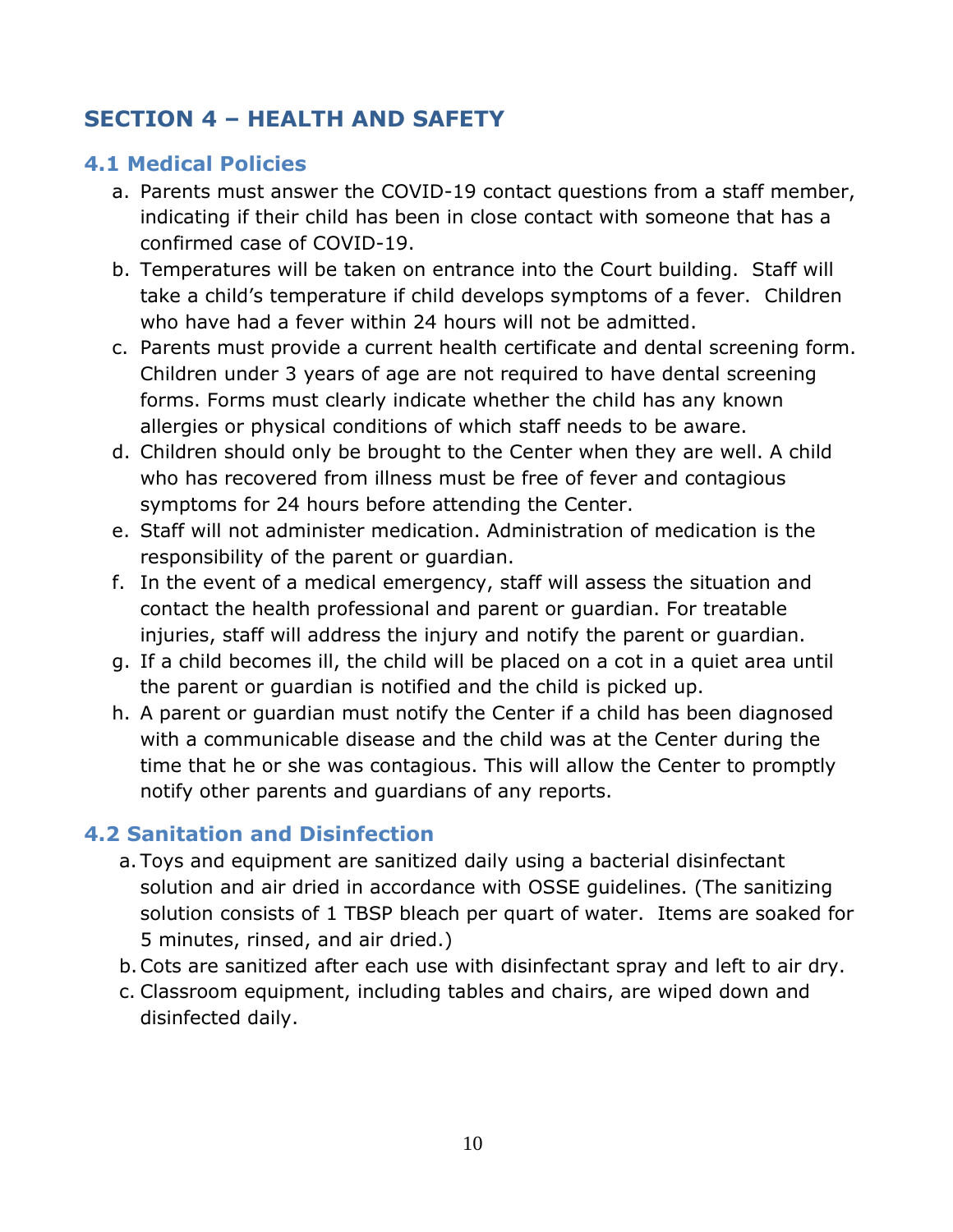# <span id="page-11-0"></span>**4.3 CPR and First Aid**

Staff is certified in First Aid and CPR.

#### <span id="page-11-1"></span>**4.4 Child Abuse Reporting**

Staff is required by law to report suspected child abuse or neglect.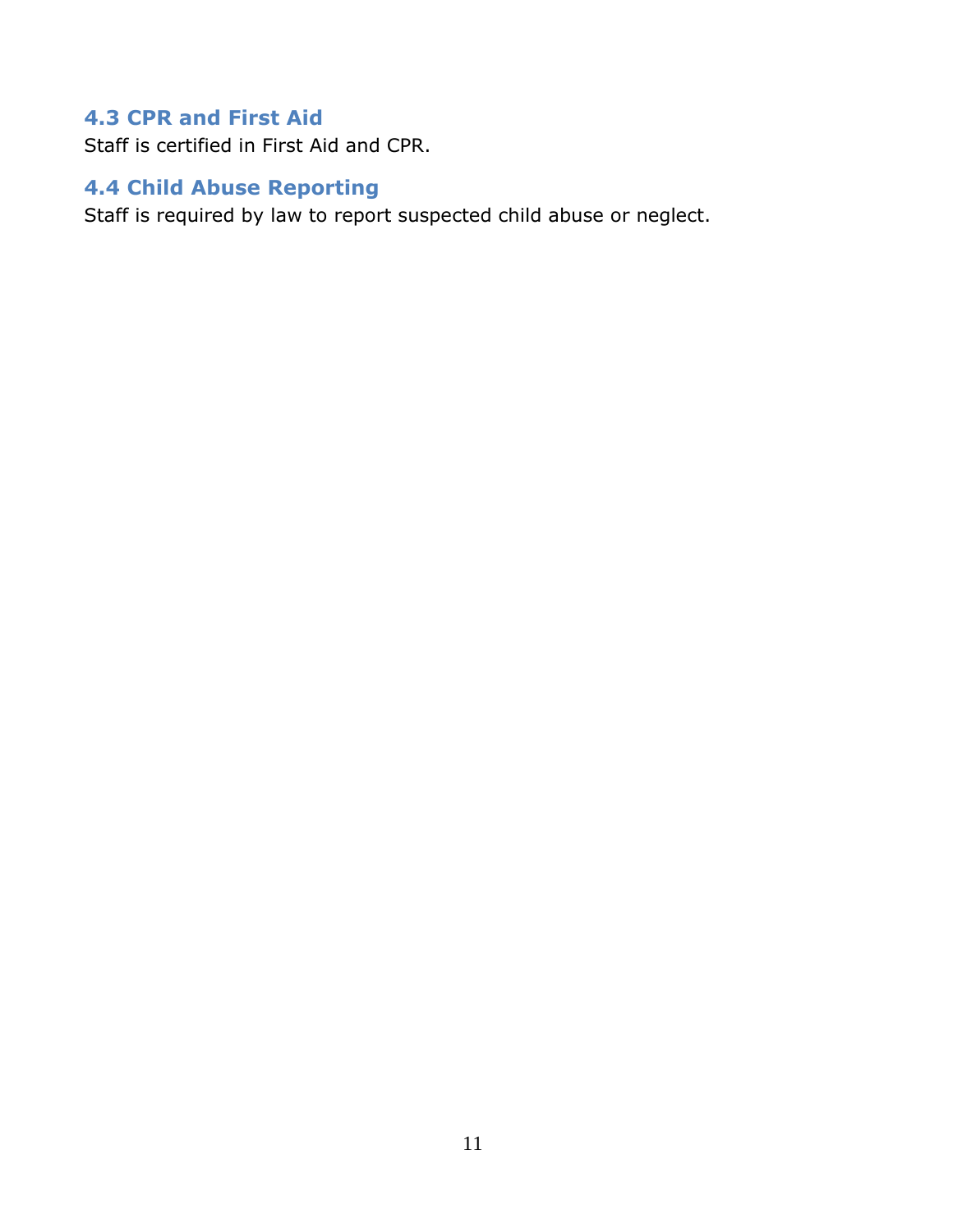# <span id="page-12-0"></span>**SECTION 5 – DISCIPLINE**

Staff utilizes positive, age-appropriate methods of redirection that involve communicating with a child about rules and expectations.

If a serious situation arises, staff will contact and ask the parent or guardian to return to the Center immediately.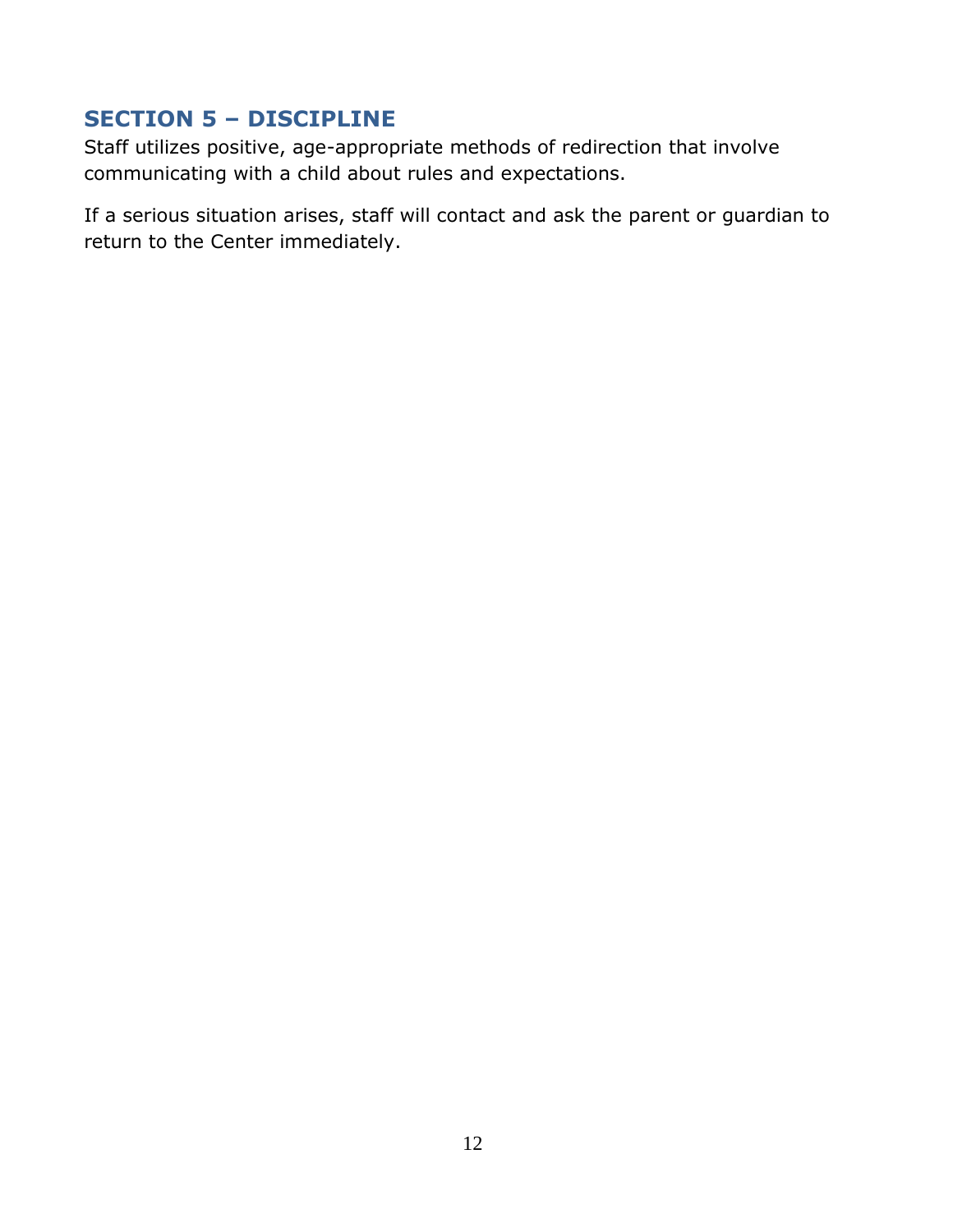# <span id="page-13-0"></span>**SECTION 6 – EMERGENCY PREPAREDNESS**

#### <span id="page-13-1"></span>**6.1 Fire Drills**

OSSE guidelines require that the Center maintain a record of fire drills throughout the year. One per month is recommended; however, if there are 12 per year, the Center is within the guidelines. Missed fire drills are made up during the year.

#### <span id="page-13-2"></span>**6.2 Evacuation Plan**

In the event of any emergency requiring evacuation, staff and children will exit via C Street, NW and cross the street to the plaza between the United States District Court for the District of Columbia and the Canadian Embassy. The evacuation route is pictured on the back of the Child Care Center brochure. Parents and guardians are alerted by the system that alerts court occupants to evacuate the building. If this route is blocked, there is an alternate route that is available to the Center.

Staff will take personal cell phones and contact lists to contact parents and guardians to inform them of the pickup location. If the building is cleared for reentry, children will return to the Center where they can be picked up.

#### <span id="page-13-3"></span>**6.3 Emergency Contingency Plan**

If the Moultrie Courthouse must be evacuated for an extended period, the Center will be closed and the children will be taken to the Multipurpose Room of the Court of Appeals (430 E Street, NW, #009) where an authorized adult will be called to pick them up.

(See COOP Plan in the Appendix.)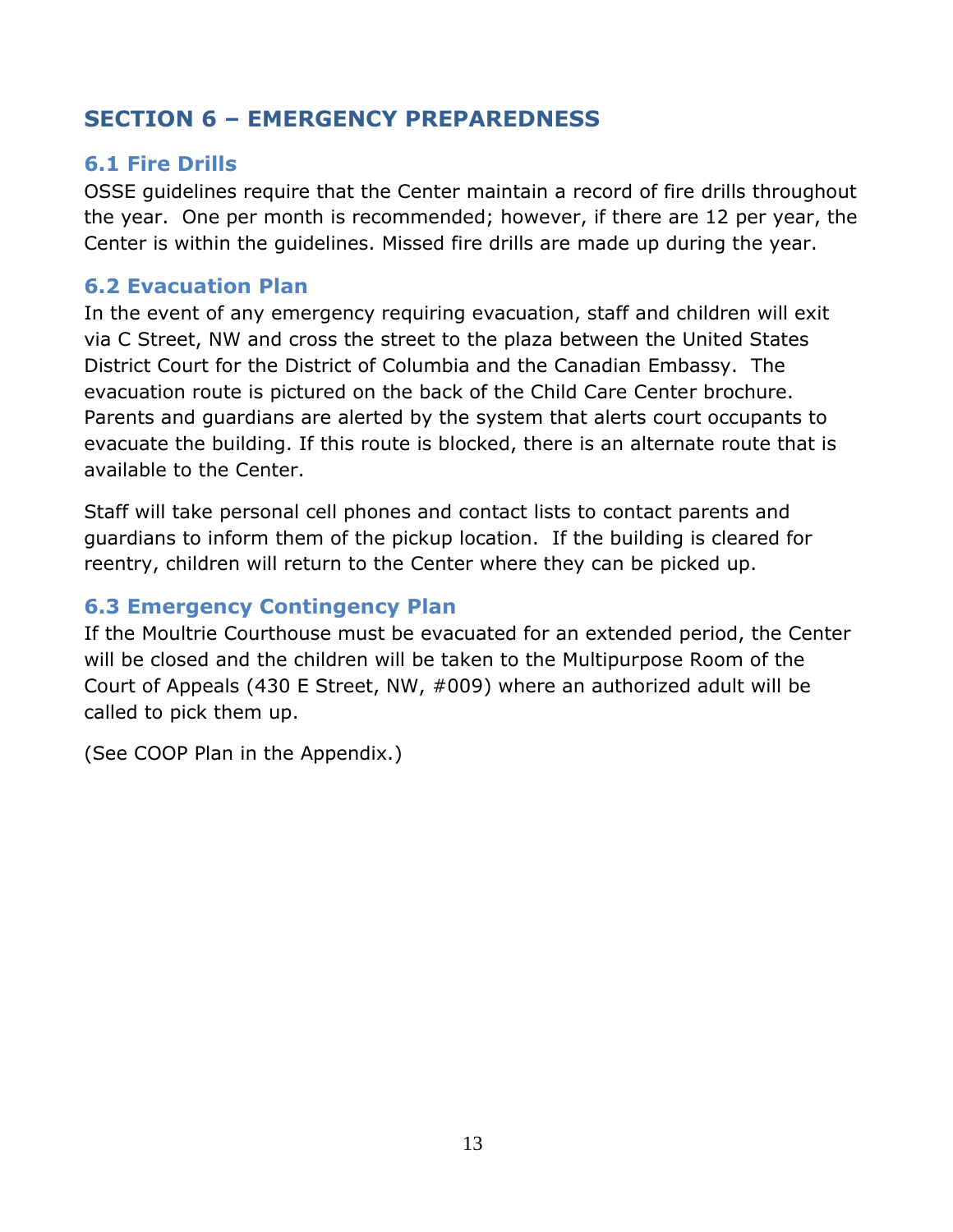# **Appendix**

#### <span id="page-14-0"></span>**I. Registration Documents**

- A. Registration Record for Child Receiving Care Away from Home
- B. Authorization for Child's Emergency Medical Treatment
- C. DC Courts' Emergency Contact Form
- D. DC Universal Health Certificate
- E. DC Oral Health (Dental Provider) Assessment Form

#### **II. Brochure**

#### **III. Parent Child Care Center Continuation of Operations Plan (COOP)**

**IV. Sign-off on policies and procedures**